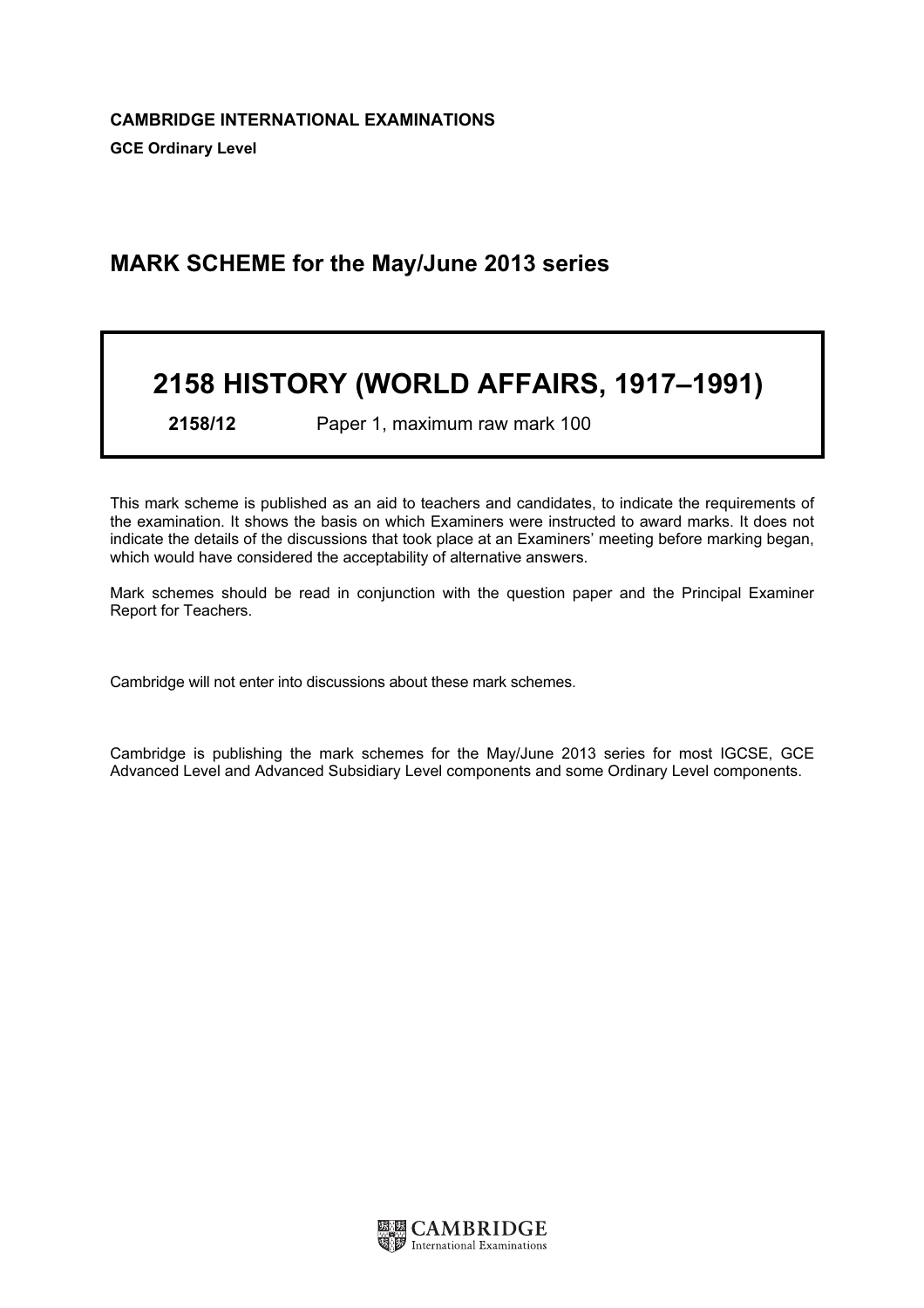| Page $\angle$ | <b>Mark Scheme</b>          | <b>Syllabus</b> | Paper |
|---------------|-----------------------------|-----------------|-------|
|               | GCE O LEVEL - May/June 2013 | 2158            |       |

# Section A: International Relations and Developments

1 Narrative: A three-fold part. For high marks there should be precise references to treaties and to their content, indicating how each of the three countries was affected.

Analysis: Marks in the higher range should be reserved for those who refer to all three countries, with purposeful focus on 'problems'. The best may take references to the eve of the Second World War.

2 Narrative: A two-fold part. High marks should be reserved for those who bring precision and fullness to the naming of mandated territories and also mandatory powers. League responsibilities should receive due emphasis.

Analysis: High marks should be reserved for those who make precise references to British and French mandates in the context of an assessment of their success.

3 Narrative: A three-fold part. This presents candidates with fairly familiar material and high marks should be reserved for those who bring precision to their references and consider both sides of the chosen three conflicts/engagements.

Analysis: While there may be some revisiting of the first part, marks in the higher range should be reserved for those who focus sharply on reasons for Germany's success and who consider the period of 'two years', i.e. to autumn 1941.

4 Narrative: A three-fold part, based primarily on the three named politicians as linked to the developing events of the Cold War; hence period cover of each will vary. Reserve high marks for candidates who effect the required link in each case.

Analysis: Marks in the higher range should be reserved for those who address the scope of the question in the years 1949–76 by references in particular to Chinese exploitation of USA/USSR tensions.

5 Narrative: Mark out of 14. The period 1954–65 is a balanced one in this context and such balance should be displayed by those awarded high marks. Permit modest introduction.

Analysis: For marks in the higher range there should be precise references to My Lai, which itself should be balanced with other factors of importance in the US withdrawal.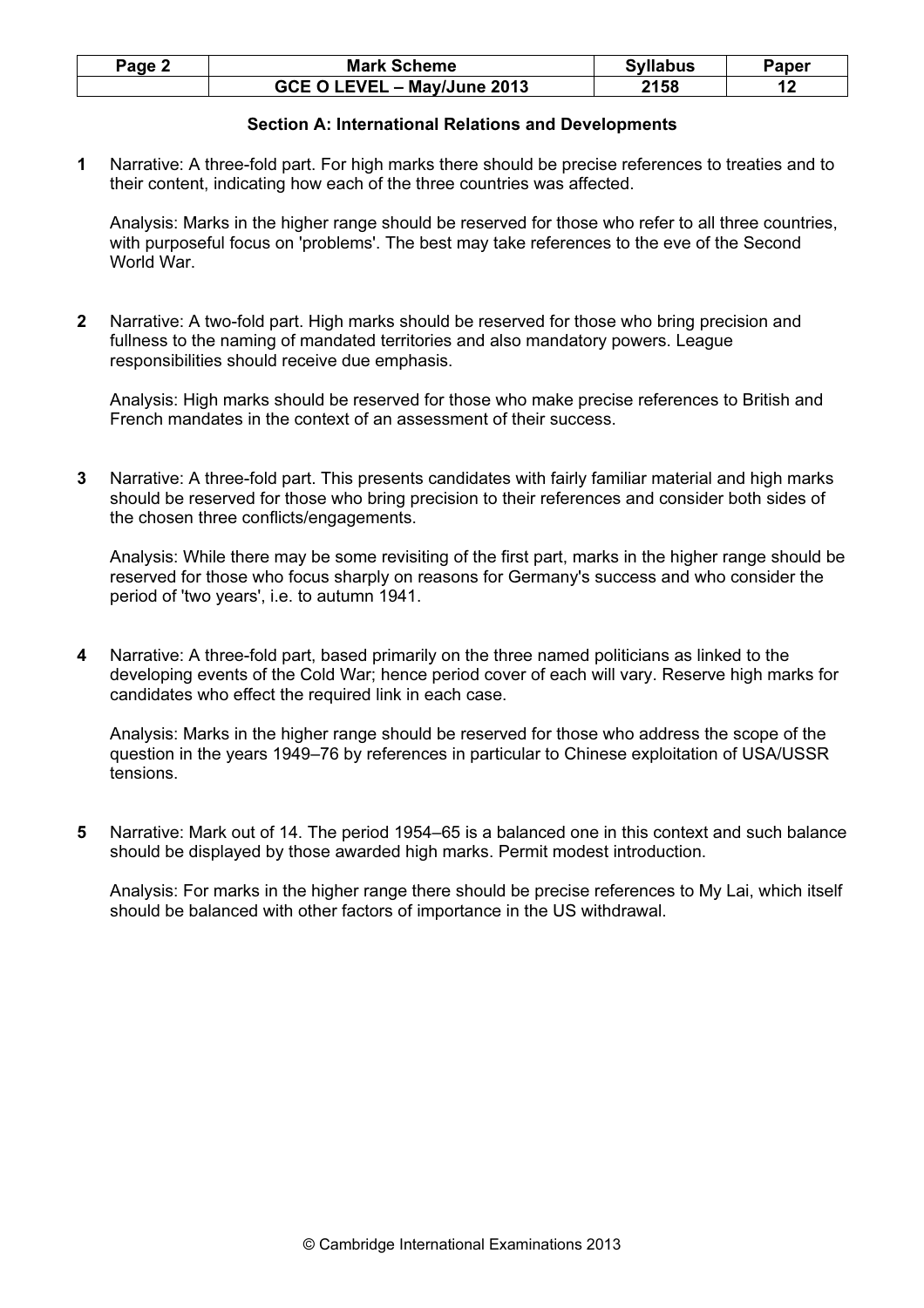| Page 3 | <b>Mark Scheme</b>          | <b>Syllabus</b> | Paper |
|--------|-----------------------------|-----------------|-------|
|        | GCE O LEVEL - May/June 2013 | 2158            |       |

# Section B: Western Europe

6 Narrative: A three-fold part, reserving high marks for those who bring precision to their chosen three topics and also present them in the context of the early history of Italian fascism.

Analysis: Marks in the higher range should be reserved for those who indicate the breadth of the means of control – economic, political, social – as well as the effectiveness with which they were deployed.

7 Narrative: A two-fold part, anticipating for high marks in the first part precise references to 'tactics', considered with due scope, and in the second part precise references to 'policies' that extended Hitler's control.

Analysis: While this might involve some modest revisiting of earlier material, for marks in the higher range there should be precise references to the difficulties German people faced in this respect.

8 Narrative: Mark out of 14, with balance anticipated across the period 1940–45. Focal zones are France, Greece, Yugoslavia and, especially, Libya and North Africa leading to the defence of Sicily and southern Italy.

Analysis: For marks in the higher range there needs to be a context of increasing friction between Italy and Germany and consideration also of the political and military situation in Italy after Mussolini's fall.

#### 9 Either

(a) Narrative: Mark out of 14, anticipating balance throughout the 1930s and noting the limitation to 'domestic'.

Analysis: Marks in the higher range should be reserved for those who consider the issue of unemployment with balance between the start and the end of the 1930s and with due focus on the politics and economics of the situation.

#### Or

(b) Narrative: Mark out of 14, anticipating reasonable balance across the years 1951–64 and noting the limitation to 'domestic'.

Analysis: Reserve marks in the higher range for those who adduce reasons both for Labour's victory in 1964 based on the attraction of the party and for Conservative unpopularity.

10 Narrative: Mark out of 14, anticipating balance over the period 1948–72 in the development of closer West European unity with, for high marks, suitable political as well as economic references. Due attention should be given to the two stated factors.

Analysis: This is fairly familiar territory and marks in the higher range should be reserved for those who adduce both breadth and precision in the reasons they offer, and who do not wander from the de Gaulle focus.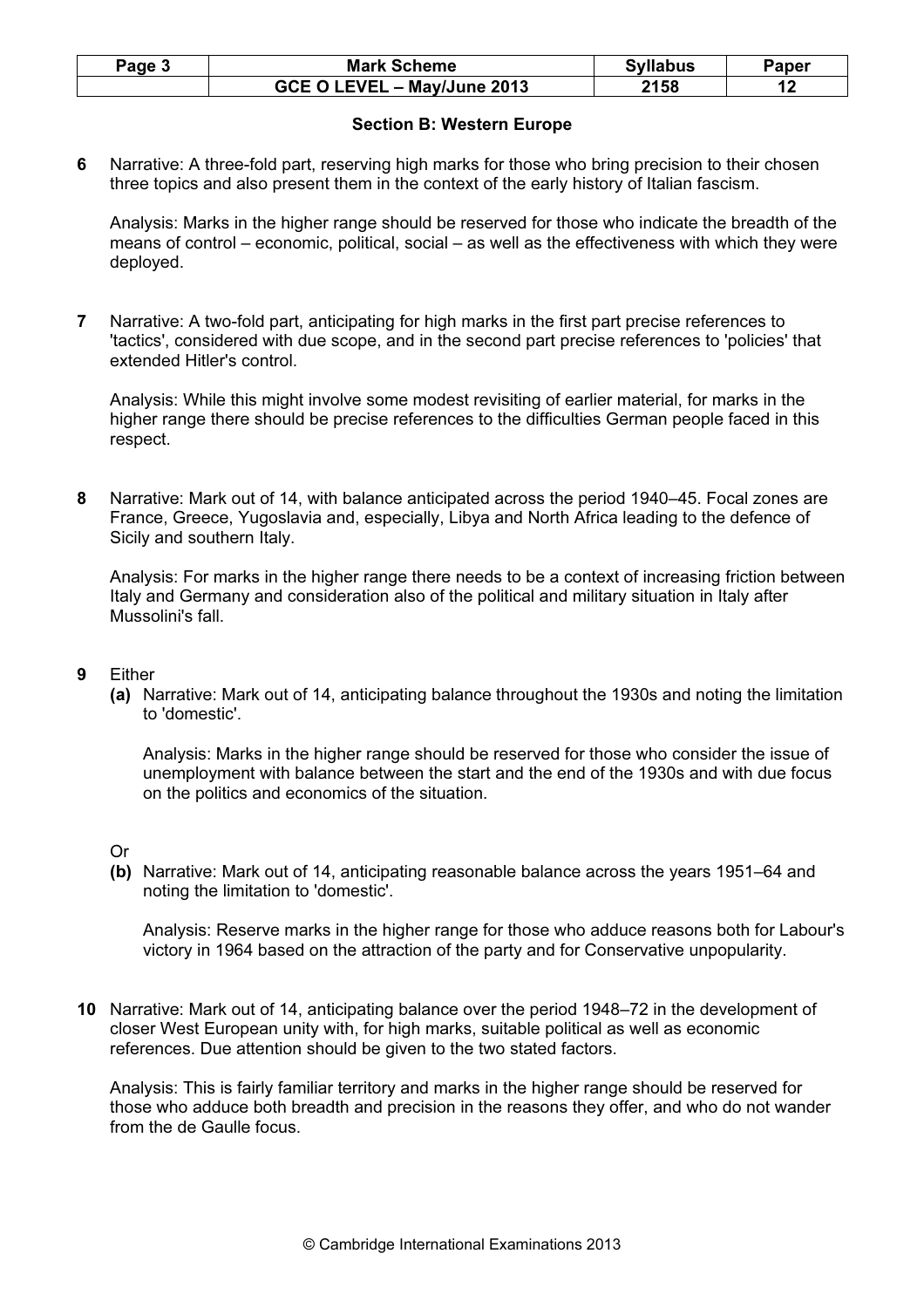| Paqe 4 | <b>Mark Scheme</b>          | <b>Syllabus</b> | Paper |
|--------|-----------------------------|-----------------|-------|
|        | GCE O LEVEL - May/June 2013 | 2158            |       |

# Section C: The Americas

11 Narrative: Mark out of 14, reserving high marks for those who make precise references to 'advantage' and precise references also to 'disadvantage' and maintain a balance between the two. Candidates may consider the differing aspects of features of US life in the 1920s or they may indicate the two categories. Whatever their choice, those who focus material effectively on the quotation should be the best rewarded.

Analysis: The trial had a number of implications – judicial, racial, social – and for marks in the higher range both these and a competent knowledge of the trial itself should be displayed.

12 Narrative: This is familiar territory and for high marks descriptions of this legislation should be both precise and broad in scope. Mark on a four-fold basis, permitting modest background in each case.

Analysis: This is perhaps less familiar territory and its negative approach will require consideration of what the New Deal failed to address. References to Native Americans and African Americans and the failure to dislodge entrenched racism in the South could figure largely, while the shortcomings of New Deal legislation will also be relevant.

13 Either (a) Narrative: Mark out of 14, with balance across the years 1946–76 tailored to the role in those years of members of the Peron family.

Analysis: For marks in the higher range there should be reference to the shortcomings of rule by the Peron family, as well as to the ambitions of their political opponents.

Or (b) Narrative: Mark as a two-fold question, noting that the question involves both domestic and foreign policy; those who neglect this dual approach should be marked out of 10 for this part, on a variable 6/4.

Analysis: For marks in the higher range there should be balance between each ruler and a precise focus on the reasons why each fell from power.

14 Narrative: Mark on a three-fold basis, permitting a modest degree of background in each case and ensuring that the three chosen topics are in the context of the history of the USA.

Analysis: Marks in the higher range should be reserved for those who argue a case for and against LBJ, with due emphasis on both domestic and foreign achievements and shortcomings.

15 Narrative: A two-fold part, with likely more on (a) in the 1970s and more on (b) in the 1980s. Issues concerning both foreign events and US foreign policy are likely to figure prominently in both (a) and (b). A degree of generosity might be appropriate in this part.

Analysis: Nixon, Ford, Reagan and Bush Senior are the incumbents in this period; only Carter is from another party. Reasons may well range broadly, but the focus should be held on reasons for Republican dominance, broadly yet sharply put across the two decades for marks in the higher range.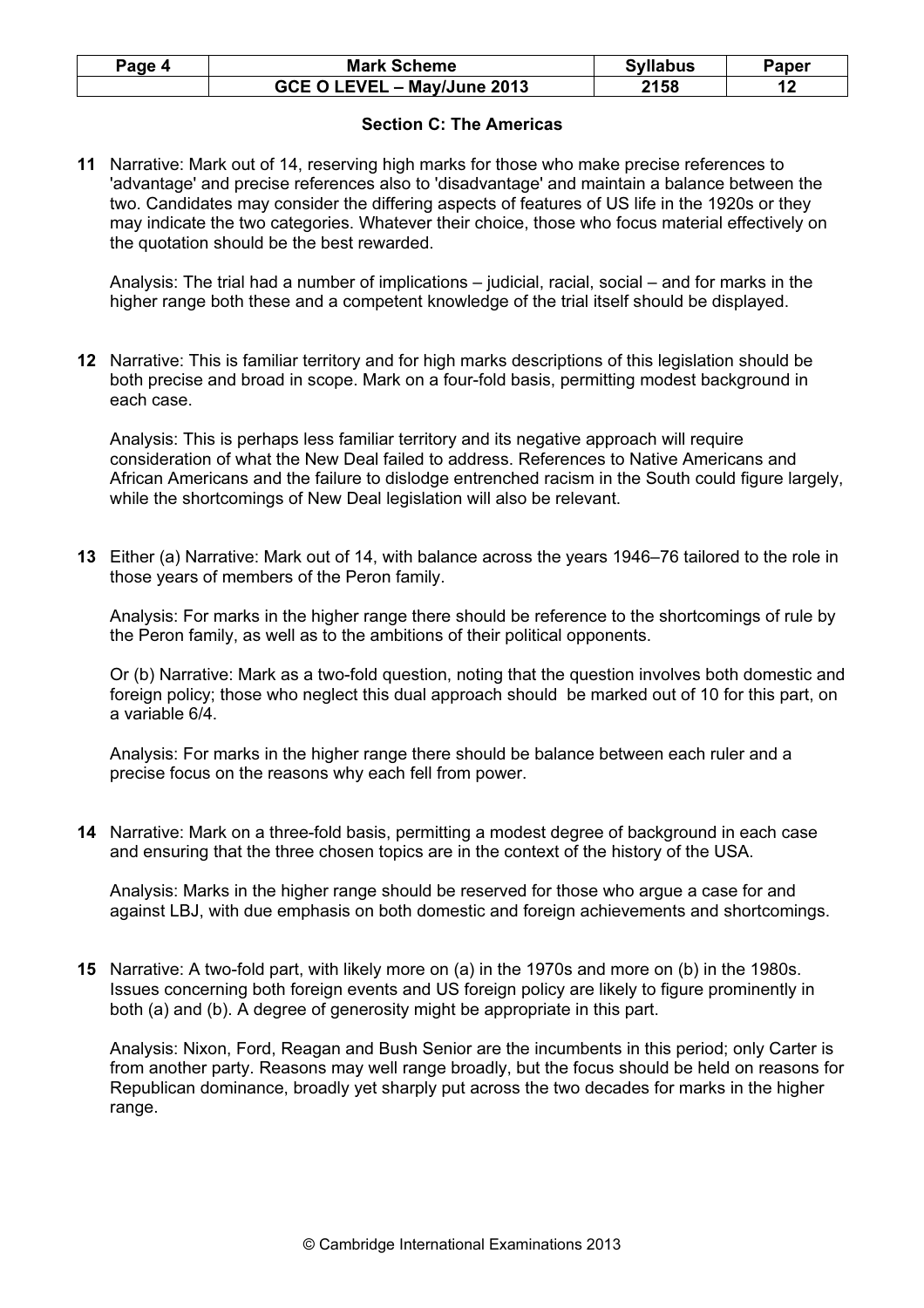| Page 5 | <b>Mark Scheme</b>          | <b>Syllabus</b> | Paper |
|--------|-----------------------------|-----------------|-------|
|        | GCE O LEVEL - May/June 2013 | 2158            |       |

# Section D: The Soviet Union and Eastern Europe

16 Narrative: A three-fold part, in each case limited to the events in 1917. Permit some modest background in each case, but the answer must focus on the role adopted in 1917.

Analysis: For marks in the higher range there should be reference both to Bolshevik uncertainties in July 1917 as well as to the comparative strength of the Provisional Government at that time.

17 Narrative: Mark as a two-fold part, noting the limitation to the 1930s and anticipating for high marks answers that are both informed and broadly based in these familiar areas.

Analysis: The strengths and weaknesses can be broadly based in the 1930s and can embrace economic, political and social features as well as issues concerning foreign relations.

For marks in the higher range both broad scope and precise references should be anticipated.

18 Mark out of 14, anticipating balance of time and area between Stalingrad (1942–43) and Berlin (1945) and precise references to military events in the USSR and Eastern Europe between these years, with due attention also to the two given factors.

Analysis: Anticipate attention to both practical (often foreign) assistance in the Soviet-led campaigns and also military endeavour in different zones. Reserve marks in the higher range for those who adduce firm reasons for progress.

19 Narrative: Mark out of 14. High marks should be reserved for those who link the economic and political approaches of Khrushchev to the concepts of reform and modernisation, in a Soviet context.

Analysis: Marks in the higher range should be reserved for those who adduce reasons for his fall in both his domestic and foreign policies, with suitably focused references.

20 Narrative: Mark out of 14, anticipating attention around such focal points as the imposition of communism, the events of 1956 and the overthrow of communism in the late 1980s, rather than a balanced narrative covering some forty-five years.

Analysis: While this may well involve some revisiting of the first part, marks in the higher range should be reserved for those candidates who specifically focus on explanations in both cases.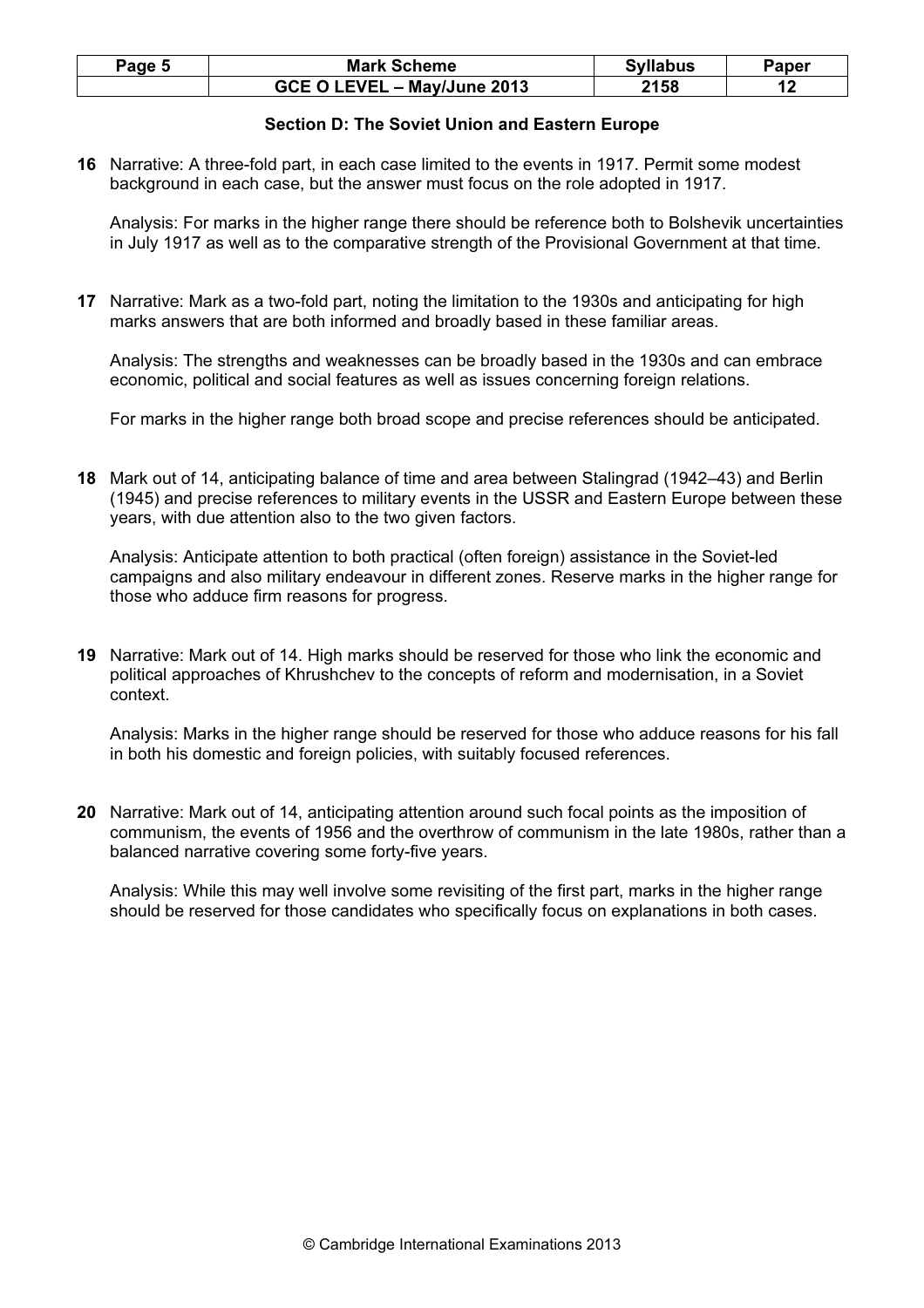| Page $6$ | <b>Mark Scheme</b>          | <b>Syllabus</b> | Paper |
|----------|-----------------------------|-----------------|-------|
|          | GCE O LEVEL - May/June 2013 | 2158            |       |

# Section E: Africa and the Middle East

21 Narrative: Mark as a three-fold part, anticipating perhaps more in (c) than in (a) and (b). For high marks references should be precise throughout.

Analysis: Candidates are likely to suggest that both titles have relevance to Ataturk, though they are of course at liberty to focus on just one. For marks in the higher range there should be some understanding suggested of the two terms employed, as well as the extent to which one or the other or both fits Ataturk.

22 Narrative: Mark out of 14, anticipating a balanced spread throughout the 1960s and 1970s, with focus throughout on 'warfare and peace'. The essential warfare is shown in 1967 and 1973, but intermittent also; long periods of comparative peace were to an extent enhanced by the 1978 diplomacy.

Analysis: For marks in the higher range there should be reference to the concerns of USA and USSR and also western European countries.

23 Narrative: This traces the history of the colony of Kenya over some eighteen years (1945–63), from a land dominated by a white elitist society, via the challenges of Mau Mau to the more precisely focused demands for independence. Mark out of 14, anticipating balance largely on these lines.

Analysis: Kenyatta's style of government was mixed and not entirely as negative as the question implies. Reserve marks in the higher range for those who argue a case both ways, thus assisting towards an assessment of 'extent'.

24 Narrative: Mark as a three-fold part, anticipating in each of the three choices made a modest degree of background, but requiring for high marks a precise focus on each of the chosen subquestions.

Analysis: An area of much potential argument, ranging from the lack of alternative in the 1960s to the subsequent lacklustre history of many newly independent states. For marks in the higher range there should be precise references competently contextualised. Mere assertion should not be rewarded. Within limits, reference to material in Questions 23 and 24 (a) to (e) is permissible, if suitably angled.

25 Narrative: Mark out of 14, noting period from the late 1940s to the late 1970s of some thirty years. No fewer than 4 and no more than 6 marks should be reserved for the resistance apartheid provoked in that period.

Analysis: Reserve marks in the higher range for those who are able to indicate the main concessions and also comment on their being 'too little, too late'. NB Limitation to the 1980s.